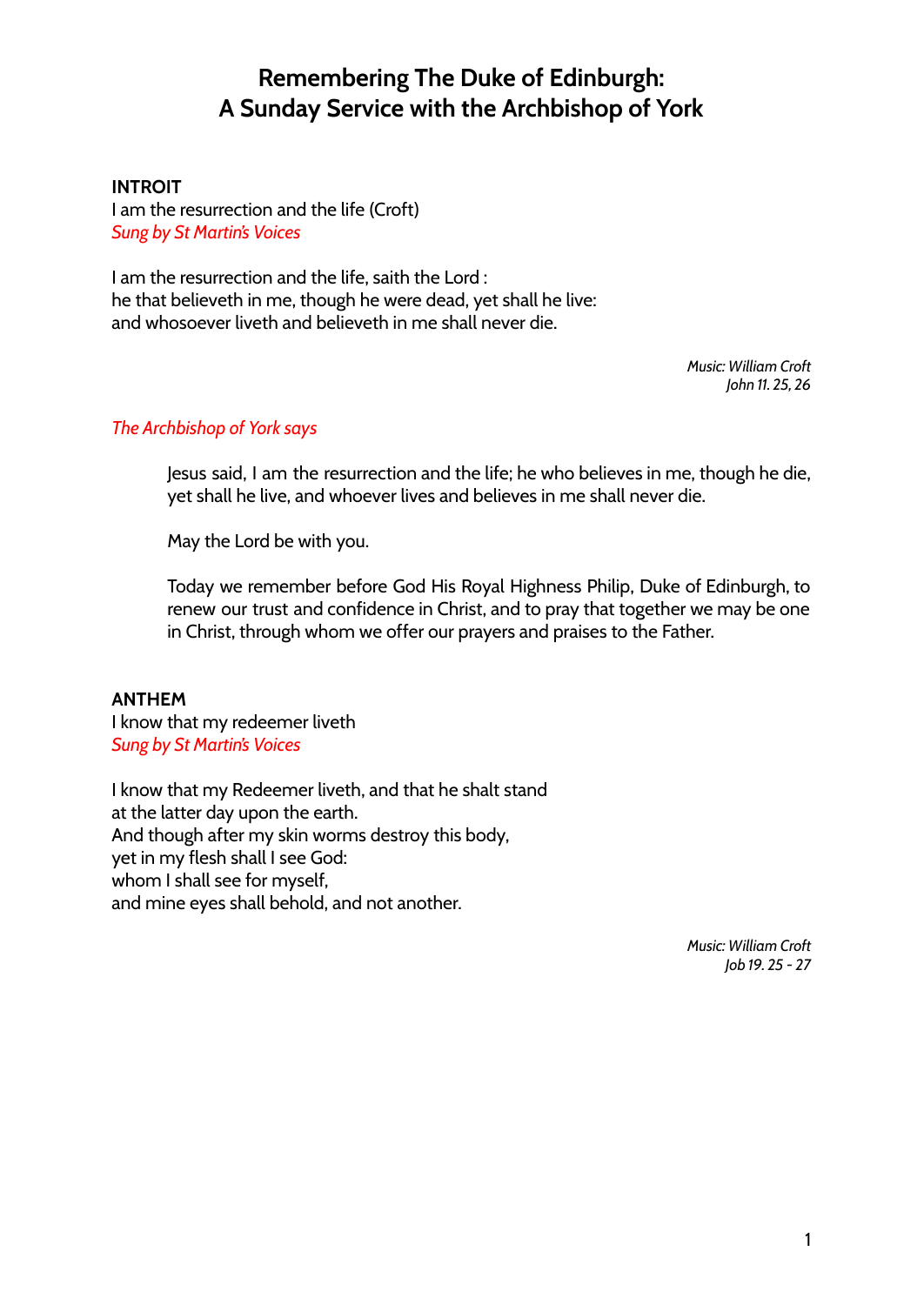### *The Archbishop prays*

Blessed are you, Lord our God, lover of souls, you uphold us in life and sustain us in death: to you be glory and praise for ever! For the darkness of this age is passing away as Christ the bright morning star brings to his saints the light of life. As you give light to those in darkness, who walk in the shadow of death, so remember in your kingdom your faithful servant Philip, Duke of Edinburgh, that death may be for him the gate to life and to unending fellowship with you; where with your saints you live and reign, one in the perfect union of love, now and for ever.

### **All Amen.**

### **PSALM 121**

### *Sung by St Martin's Voices*

- 1 I lift up my eyes to the hills; from where is my help to come?
- 2 My help comes from the Lord, the maker of heaven and earth.
- 3 He will not suffer your foot to stumble; he who watches over you will not sleep.
- 4 Behold, he who keeps watch over Israel shall neither slumber nor sleep.
- 5 The Lord himself watches over you; the Lord is your shade at your right hand,
- 6 So that the sun shall not strike you by day, neither the moon by night.
- 7 The Lord shall keep you from all evil; it is he who shall keep your soul.
- 8 The Lord shall keep watch over your going out and your coming in, from this time forth for evermore.

Glory to the Father and to the Son and to the Holy Spirit; as it was in the beginning, is now and shall be for ever. Amen.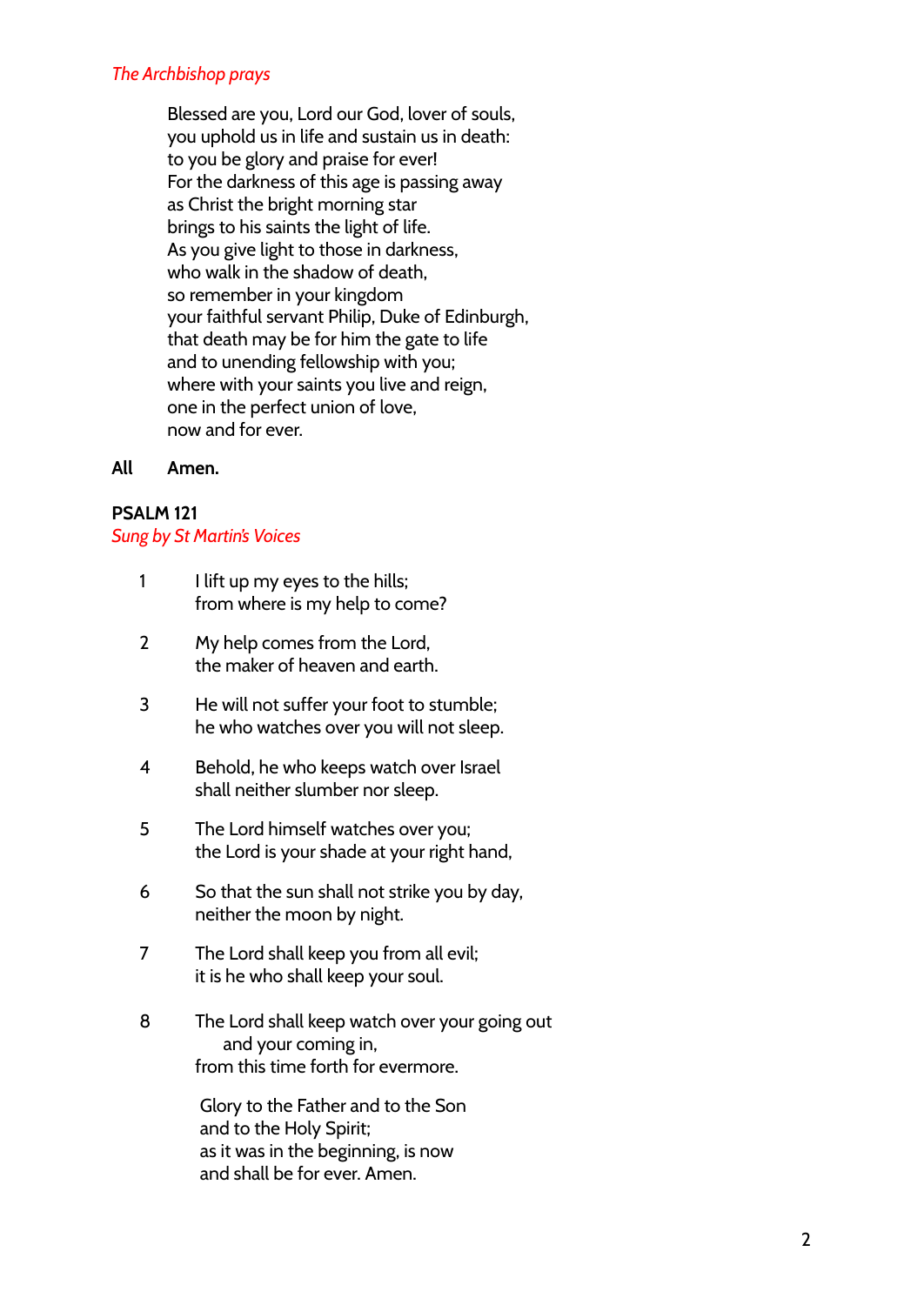A reading from the First Letter of John. *(4.7-19)*

Beloved, let us love one another, because love is from God; everyone who loves is born of God and knows God. Whoever does not love does not know God, for God is love. God's love was revealed among us in this way: God sent his only Son into the world so that we might live through him. In this is love, not that we loved God but that he loved us and sent his Son to be the atoning sacrifice for our sins. Beloved, since God loved us so much, we also ought to love one another. No one has ever seen God; if we love one another, God lives in us, and his love is perfected in us.

By this we know that we abide in him and he in us, because he has given us his Spirit. And we have seen and do testify that the Father has sent his Son as Saviour of the world. God abides in those who confess that Jesus is the Son of God, and they abide in God. So we have known and believe the love that God has for us.

God is love, and those who abide in love abide in God, and God abides in them. Love has been perfected among us in this: that we may have boldness on the day of judgement, because as he is, so are we in this world. There is no fear in love, but perfect love casts out fear; for fear has to do with punishment, and whoever fears has not reached perfection in love. We love because he first loved us.

### **All Thanks be to God.**

## **REFLECTION**

*The Archbishop*

### **ANTHEM**

Crossing the Bar *Sung by St Martin's Voices*

Sunset and evening star, And one clear call for me! And may there be no moaning of the bar, When I put out to sea. But such a tide as, moving, seems asleep, Too full for sound and foam, When that which drew from out the boundless deep Turns again home.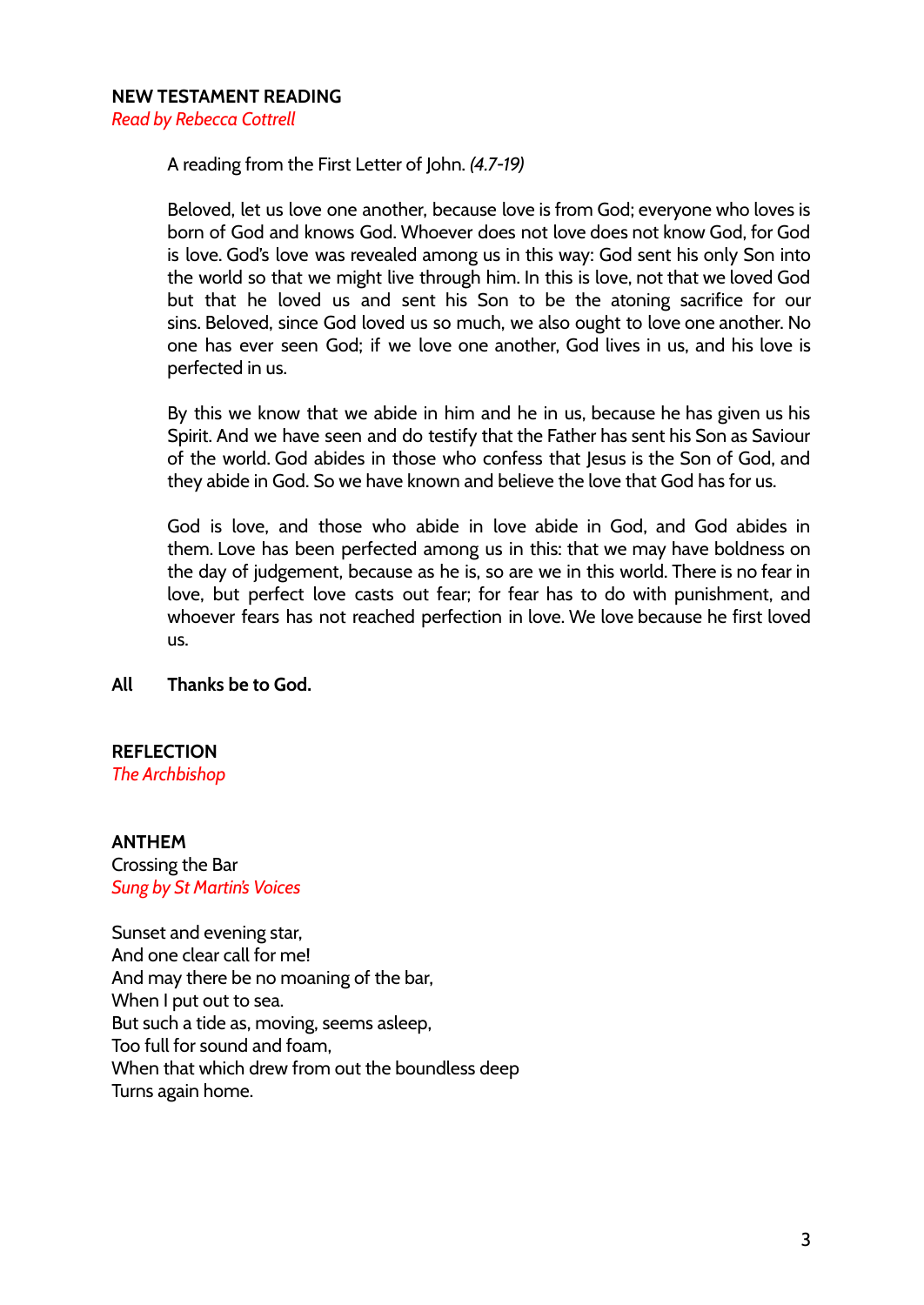Twilight and evening bell, And after that the dark! And may there be no sadness of farewell When I embark; For, though from out our bourne of time and place The flood may bear me far, I hope to see my Pilot face to face When I have crost the bar.

> *Music: C.H.H. Parry Words: Alfred, Lord Tennyson (1809 – 1892)*

### **PRAYERS**

*Led by Rev Simon Bray*

Let us pray.

Merciful Father and Lord of all life, we praise you that we are made in your image and reflect your truth and light. We thank you for the life of His Royal Highness Philip, Duke of Edinburgh, for the love he received from you and showed among us. Above all, we rejoice at your gracious promise to all your servants, living and departed, that we shall rise again at the coming of Christ. And we ask that in due time we may share with your servant Philip that clearer vision, promised to us in the same Christ our Lord.

### **All Amen.**

Almighty God, Father of all mercies and giver of all comfort: deal graciously, we pray, with all who mourn, our Sovereign Lady Queen Elizabeth, the members of the Royal Family, this Nation and all the Nations of the Commonwealth, that casting all our care on you, we may know the consolation of your love; through Jesus Christ our Lord.

**All Amen.**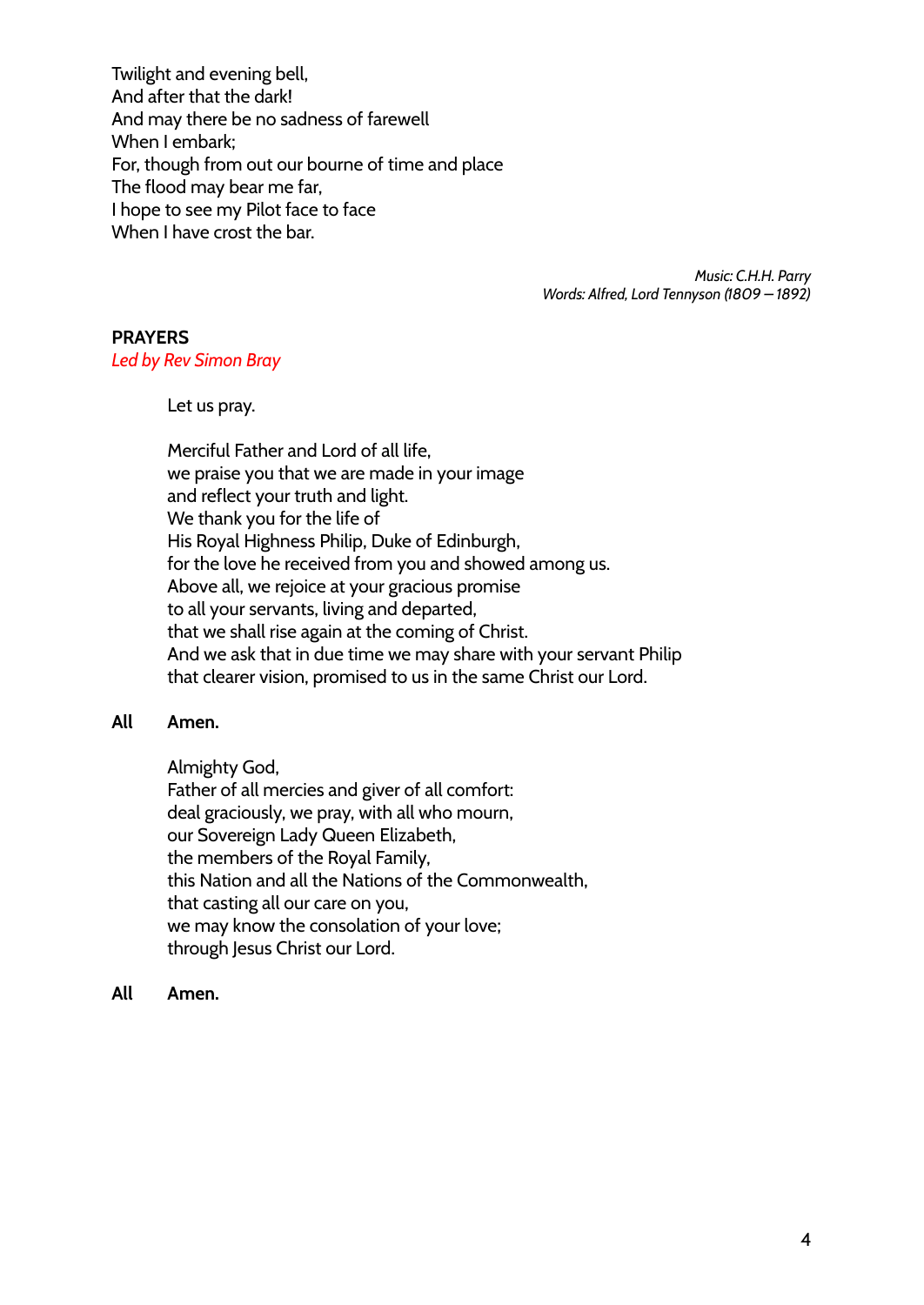Let us conclude our prayers with the words that Jesus gave us:

**All Our Father, who art in heaven, hallowed be thy name; thy kingdom come; thy will be done; on earth as it is in heaven. Give us this day our daily bread. And forgive us our trespasses, as we forgive those who trespass against us. And lead us not into temptation; but deliver us from evil. For thine is the kingdom, the power and the glory, for ever and ever. Amen.**

### **HYMN**

All my hope on God is founded *Sung by St Martin's Voices*

All my hope on God is founded; he doth still my trust renew. Me through change and chance he guideth, only good and only true. God unknown, he alone calls my heart to be his own.

God's great goodness ay endureth, deep his wisdom, passing thought: splendour, light, and life attend him, beauty springeth out of nought. Evermore, from his store new-born worlds rise and adore.

Daily doth the almighty giver bounteous gifts on us bestow; his desire our soul delighteth, pleasure leads us where we go. Love doth stand at his hand; joy doth wait on his command.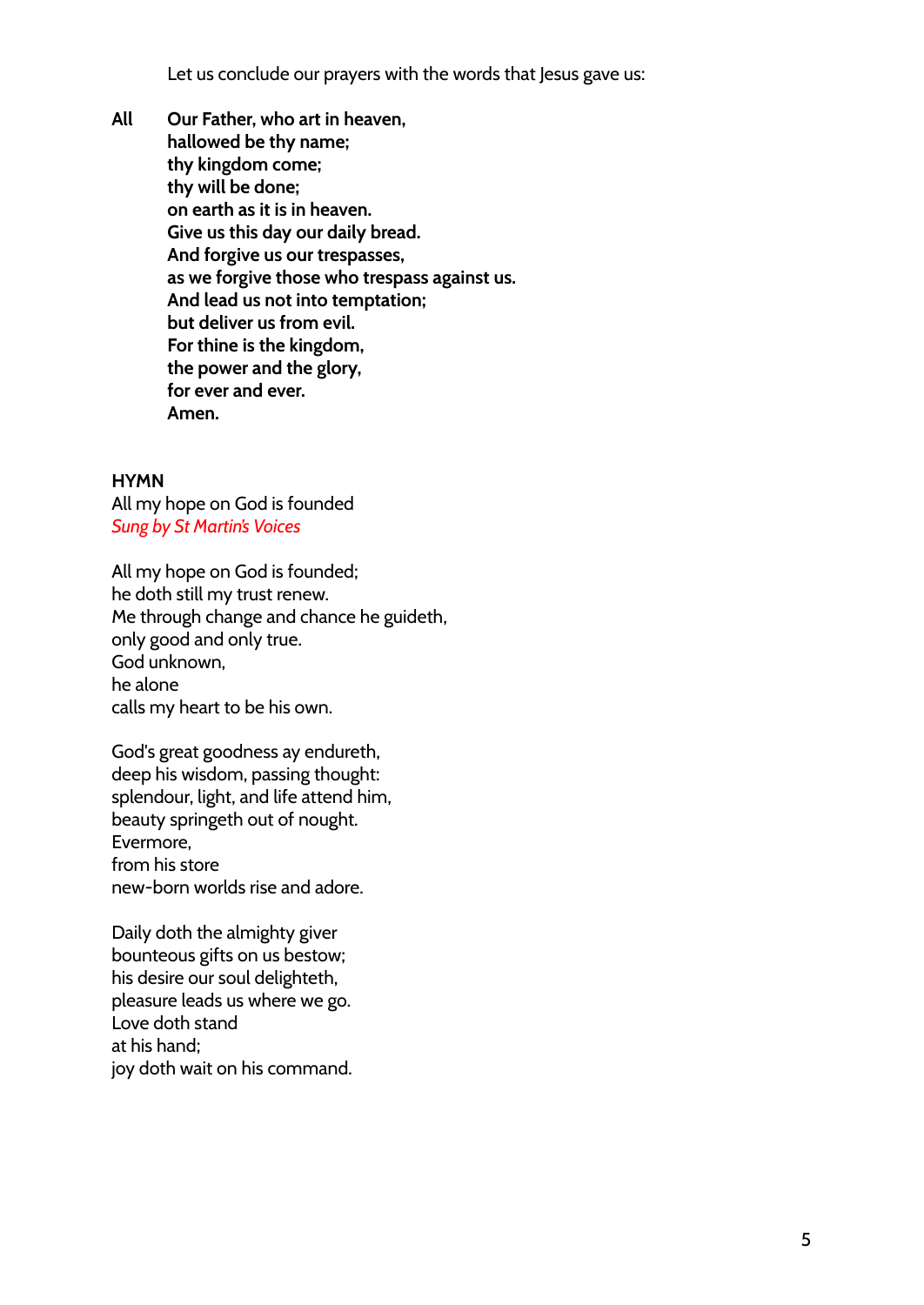Still from man to God eternal sacrifice of praise be done, high above all praises praising for the gift of Christ his Son. Christ doth call one and all: ye who follow shall not fall.

> Words: Meine Hoffnung stehet feste Joachim Neander (1650-1680) Paraphrased Robert Bridges (1844-1930) Tune: Michael

### **BLESSING**

*The Archbishop gives the blessing:*

May God in his infinite love and mercy bring the whole Church, living and departed, to a joyful resurrection and the fulfilment of his eternal kingdom, and the blessing of God Almighty, the Father, and the Son and the Holy Spirit, be among you and remain with you always.

**All Amen.**

#### **THE NATIONAL ANTHEM**

*Sung by St Martin's Voices, directed by Andrew Earis*

God save our gracious Queen! Long live our noble Queen! God save the Queen! Send her victorious, Happy and glorious, Long to reign over us, God save the Queen.